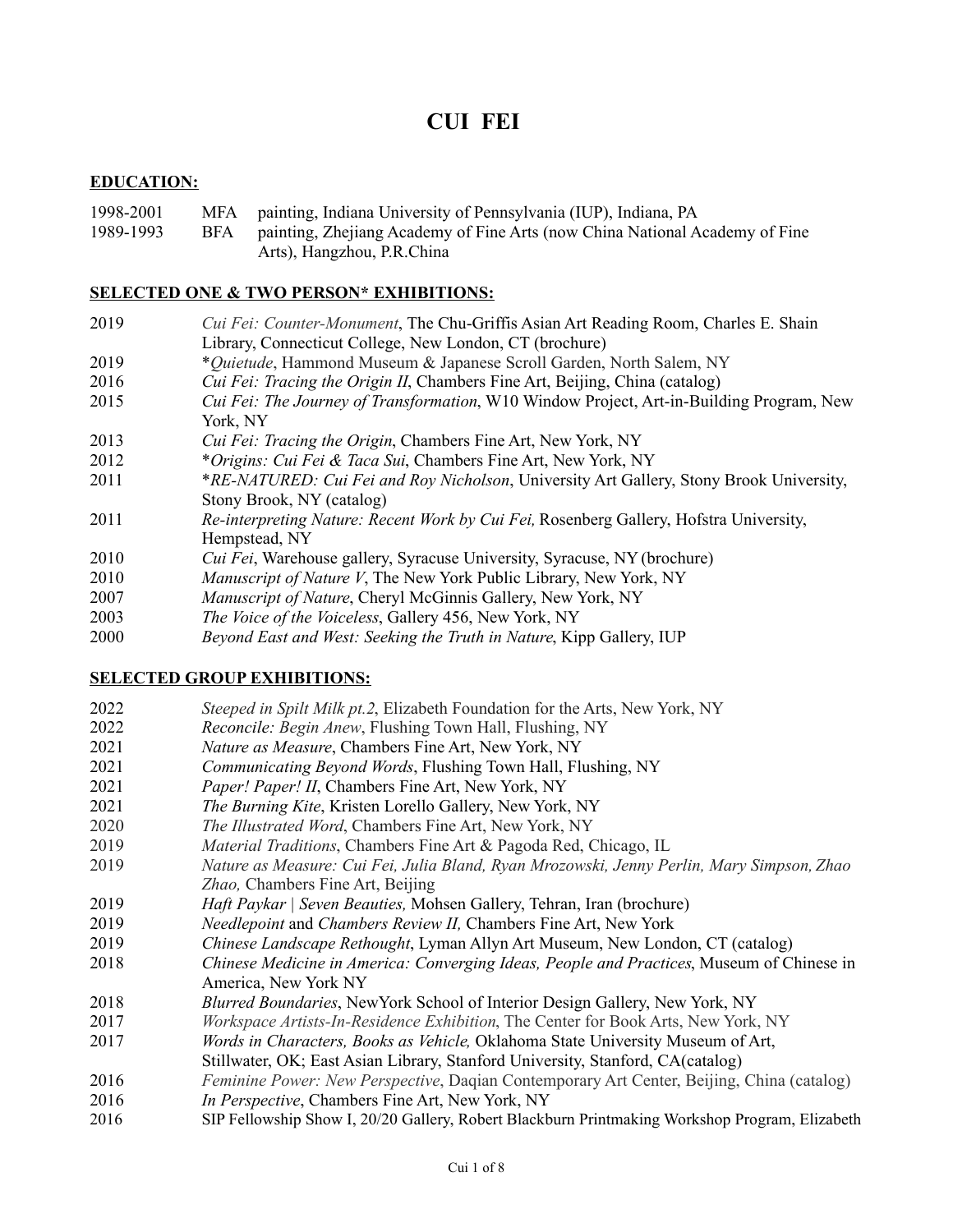|           | Foundation for the Arts, New York, NY                                                          |  |  |  |  |
|-----------|------------------------------------------------------------------------------------------------|--|--|--|--|
| 2016      | The Magic power of Characters $-3000$ years of Chinese writing and calligraphy, Museum of East |  |  |  |  |
|           | Asian Art, Cologne, Germany (catalog)                                                          |  |  |  |  |
| 2016      | Gifts from the Tang Center, Princeton University Art Museum, Princeton, NJ                     |  |  |  |  |
| 2015      | The Magic power of Characters – 3000 years of Chinese calligraphy, Museum Rietberg, Zürich,    |  |  |  |  |
|           | Switzerland (catalog)                                                                          |  |  |  |  |
| 2015      | A Tradition Re-Interpreted: New Work by Chinese Artist, The Galleries at Cleveland State       |  |  |  |  |
|           | University, Cleveland OH (catalog)                                                             |  |  |  |  |
| 2015      | ARS CONTINUUM: Amelie A. Wallace Gallery 1978 to the Present, Amelie A. Wallace Gallery,       |  |  |  |  |
|           | Old Westbury, NY (brochure)                                                                    |  |  |  |  |
|           | New Ways of Seeing: Beyond Culture, Dorsky Gallery Curatorial Programs, Long Island City,      |  |  |  |  |
| 2015      |                                                                                                |  |  |  |  |
|           | NY (brochure)                                                                                  |  |  |  |  |
| 2015      | Remembering Things Past, Islip Art Museum, Islip, NY (catalog)                                 |  |  |  |  |
| 2015      | Mot Juste, Mandeville Gallery, Union College, Schenectady, NY (catalog)                        |  |  |  |  |
| 2014      | Remembering Things Past, Patchogue Arts Council, Patchogue, NY                                 |  |  |  |  |
| 2014      | The Intuitionists, The Drawing Center, New York, NY (catalog)                                  |  |  |  |  |
| 2014      | Wonder Cabinets/The Art of Collecting, Children's Museum of the Arts, New York, NY             |  |  |  |  |
| 2013      | 40 ARTISTS / 40 YEARS: Selections from the Light Work Collection, Palitz Gallery at Syracuse   |  |  |  |  |
|           | University Lubin House, New York, NY; Kathleen O. Ellis Gallery at Light Work,                 |  |  |  |  |
|           | Robert B. Menschel Media Center, Syracuse University                                           |  |  |  |  |
| 2012      | EAF 12: 2012 Emerging Artist Fellowship Exhibition, Socrates Sculpture Park, Long Island       |  |  |  |  |
|           | City, NY                                                                                       |  |  |  |  |
| 2012      | Alternative Processes: Alternative Content, Light Work, Syracuse University, NY                |  |  |  |  |
|           |                                                                                                |  |  |  |  |
| 2012      | Encounters: Conflict, Dialogue, Discovery, Princeton University Art Museum, Princeton, NJ      |  |  |  |  |
| 2012      | Swept Away: Dust, Ashes, and Dirt in Contemporary Art and Design, Museum of Arts and           |  |  |  |  |
|           | Design, New York, NY (catalog)                                                                 |  |  |  |  |
| 2011      | Inter-Mediate: Selected Contemporary Chinese American Art, TCNJ Art Gallery, The College       |  |  |  |  |
|           | of New Jersey, Ewing, NJ                                                                       |  |  |  |  |
| 2011      | Secret Messages, Islip Art Museum, East Islip, NY                                              |  |  |  |  |
| 2011      | Sticks and Stones, Lehman College Art Gallery, Bronx, NY                                       |  |  |  |  |
| 2011      | Characters, ArtFarm, Chambers Fine Art, Salt point, NY                                         |  |  |  |  |
| 2011      | Meditation in Contemporary Landscape, Asian Arts & Culture Center, Towson University,          |  |  |  |  |
|           | Towson, MD                                                                                     |  |  |  |  |
| 2010-2011 | The Book: A Contemporary View, Delaware Center for the Contemporary Arts, Wilmington,          |  |  |  |  |
|           | DE; Center for the Arts Gallery, Towson University, Towson, MD (catalog)                       |  |  |  |  |
| 2010      | NYFA Boot Camp Arts Festival, New York Foundation for the Arts, Brooklyn, NY                   |  |  |  |  |
|           |                                                                                                |  |  |  |  |
| 2010      | Coincidental Opposites, Causey Contemporary, Brooklyn, NY                                      |  |  |  |  |
| 2010      | Close Encounter, Jeju Museum of Art, Korea                                                     |  |  |  |  |
| 2010      | Connection: Nature, Hillwood Art Museum, Long Island University, Brookville, NY                |  |  |  |  |
| 2010      | Botanica, Hunterdon Art Museum, Clinton, NJ                                                    |  |  |  |  |
| 2010      | Regarding Nature: thorns, twigs, buds, and branches, Amelie A. Wallace Gallery, SUNY           |  |  |  |  |
|           | College at Old Westbury, Old Westbury, NY                                                      |  |  |  |  |
| 2010      | Companion, EFA Project Space, Elizabeth Foundation for the Arts, New York, NY                  |  |  |  |  |
| 2009      | Contemporary Mark Making: Blurring The Lines Between Drawing And Writing, Alpan                |  |  |  |  |
|           | Gallery, Huntington, NY                                                                        |  |  |  |  |
| 2009      | Here and Now, Museum of Chinese in America, New York, NY (catalog)                             |  |  |  |  |
| 2009      | H2O Film on Water, The Newport Mill, NH                                                        |  |  |  |  |
| 2009      | Paraphrase, Arario Gallery, New York, NY                                                       |  |  |  |  |
| 2009      | Beyond the Fray, Art Sites, Riverhead, New York                                                |  |  |  |  |
| 2009      | Present Tense Biannual, Chinese Culture Center, San Francisco, CA (catalog)                    |  |  |  |  |
|           |                                                                                                |  |  |  |  |
| 2009      | Making It/Selections from the 2008 NYFA Mentoring Program for Immigrant Artists, 60 Wall       |  |  |  |  |
|           | Street Gallery, NYFA & Deutsche Bank, New York, NY                                             |  |  |  |  |
| 2009      | Women Forward, Brooklyn Watercolor Society in Williamsburg, Brooklyn, NY (catalog)             |  |  |  |  |
| 2009      | Unbounded, ChinaSquare Gallery, New York, NY                                                   |  |  |  |  |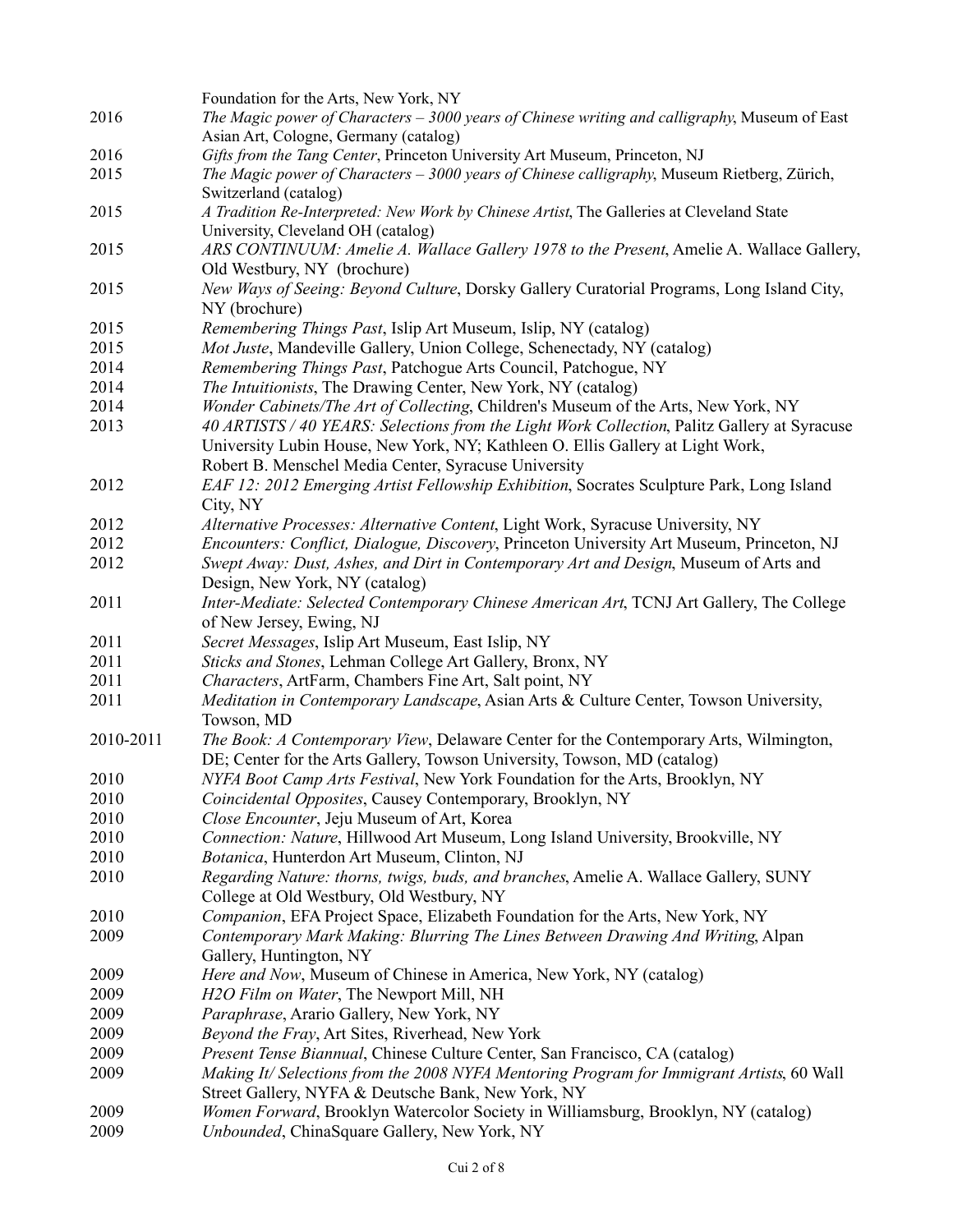| 2009      | In the Absence, Spheris Gallery, Hanover, NH                                                                                                                          |  |  |  |  |
|-----------|-----------------------------------------------------------------------------------------------------------------------------------------------------------------------|--|--|--|--|
| 2008      | Back to the Drawing Board, Michael Steinberg Fine Art, New York, NY                                                                                                   |  |  |  |  |
| 2008      | Object Salon 2, White Space Gallery, London                                                                                                                           |  |  |  |  |
| 2008      | Meditation in Contemporary Landscape, The Godwin-Ternbach Museum, Queens College,                                                                                     |  |  |  |  |
|           | Queens, NY (catalog)                                                                                                                                                  |  |  |  |  |
| 2008      | Chinese Biennial, Chinese Base, Beijing (catalog)                                                                                                                     |  |  |  |  |
| 2008      | Cross-Reference, ShuiMu Art Space, 798 Art District, Beijing (catalog)                                                                                                |  |  |  |  |
| 2008-2009 | Reason's Clue: 8 Artists Translate Past and Present, Lin and Keng Art Gallery, Beijing; Queens                                                                        |  |  |  |  |
|           | Museum of Art, Queens (catalog)                                                                                                                                       |  |  |  |  |
| 2008      | Chinese Gardens for Living: Illusion into Reality, Kunstgewerbe Museum (in cooperation with<br>the National Art Museum of China, Beijing), Dresden, Germany (catalog) |  |  |  |  |
| 2008      | Chinese Traditions Reconfigured, Amy Simon Fine Art, Westport, CT                                                                                                     |  |  |  |  |
| 2008      | Making Their Mark, Art Complex Museum, Duxbury, MA                                                                                                                    |  |  |  |  |
| 2008      | The West meets the East: encounter with Chinese Art, Delaware Art Museum                                                                                              |  |  |  |  |
| 2007      | Touched by Women's Hands, Flushing Council of the Arts, NY (catalog)                                                                                                  |  |  |  |  |
| 2007      | Glyphe, Chinese Base, Beijing                                                                                                                                         |  |  |  |  |
| 2007      | Contemporary Combustion: Chinese Artists in America, New Britain Museum of American Art,                                                                              |  |  |  |  |
|           | New Britain, CT                                                                                                                                                       |  |  |  |  |
| 2007      | NeoIntegrity, Derek Eller Gallery, New York, NY                                                                                                                       |  |  |  |  |
| 2007      | Aberrance of Chinese Character, Chinese Base, Beijing, China                                                                                                          |  |  |  |  |
| 2007      | Cursive: Mixed Media Art Exchange Exhibition, Artist Commune, Hong Kong (catalog)                                                                                     |  |  |  |  |
| 2007      | Impossible Familiar, Art Gotham Gallery, New York, NY (catalog)                                                                                                       |  |  |  |  |
| 2006      | The Artworks of 40 Leading Asian Artists, Asian Artworks, New York, NY (catalog)                                                                                      |  |  |  |  |
| 2006      | Objects of Desire, Chelsea Art Museum, New York, NY                                                                                                                   |  |  |  |  |
| 2006      | Contemporary Chinese Visions, Amy Simon Fine Art, Westport, CT                                                                                                        |  |  |  |  |
| 2006      | Music to my Eyes, Tabla Rasa Gallery, Brooklyn, NY                                                                                                                    |  |  |  |  |
| 2006      | East Transplanted West, The Kean University Art Gallery, Union, NJ (catalog)                                                                                          |  |  |  |  |
| 2006      | <i>Emerge</i> 7, Aljira, the Center for Contemporary Art, Newark, NJ (catalog)                                                                                        |  |  |  |  |
| 2006      | Transplant/Transculture, Wave Hill, Bronx, NY                                                                                                                         |  |  |  |  |
| 2006      | Wet in Summer, TAMA gallery, NY                                                                                                                                       |  |  |  |  |
| 2006      | Art for Healing, Mushroomarts, New York, NY (catalog)                                                                                                                 |  |  |  |  |
| 2006      | Ides of March 2006, ABC No Rio, New York, NY                                                                                                                          |  |  |  |  |
| 2006      | Well Read, NurtureArt, Brooklyn, NY                                                                                                                                   |  |  |  |  |
| 2006      |                                                                                                                                                                       |  |  |  |  |
|           | New Chinese Occidentalism, Ethan Cohen Fine Arts, New York, NY (catalog)                                                                                              |  |  |  |  |
| 2005-06   | Artville, 2 x 13 Gallery, New York, NY                                                                                                                                |  |  |  |  |
| 2005      | Surface Tension, 2 x 13 Gallery, New York, NY                                                                                                                         |  |  |  |  |
| 2004-05   | Queens International 2004, Queens Museum of Art, Queens, NY (catalog)                                                                                                 |  |  |  |  |
| 2004      | Fantasy: New York & Shanghai Young Artists Exchange Exhibition, Liu Hai Su Art                                                                                        |  |  |  |  |
|           | Museum, Shanghai, P.R.China (catalog)                                                                                                                                 |  |  |  |  |
| 2004      | The Drawn Page, Aldrich Contemporary Art Museum, Ridgefield, CT                                                                                                       |  |  |  |  |
| 2004      | Ides of March 2004, ABC No Rio, New York, NY                                                                                                                          |  |  |  |  |
| 2003      | Re-Do China, Ethan Cohen Fine Arts, New York, NY (catalog)                                                                                                            |  |  |  |  |
| 2003      | Brewster Project 2003, Brewster, NY                                                                                                                                   |  |  |  |  |
| 2002      | AIM 22, Bronx Museum of the Arts, Bronx, NY (catalog)                                                                                                                 |  |  |  |  |
| 2002      | Bronx State of Mind, Hostos Gallery, Bronx, NY                                                                                                                        |  |  |  |  |
| 2002      | Culture in a Jar, Longwood Gallery, Bronx, NY                                                                                                                         |  |  |  |  |
| 2002      | BADD! Ass Women, Bronx Academy of Arts and Dance, Bronx, NY                                                                                                           |  |  |  |  |
| 2002      | Hopscotch: Associative Leaps in the Construction of Narrative, College Art Association                                                                                |  |  |  |  |
|           | show, Painted Bride Art Center, Philadelphia, PA                                                                                                                      |  |  |  |  |
| 2001      | Reaction, Exit Art, New York, NY                                                                                                                                      |  |  |  |  |
| 2001      | Postcards from the Edge, Sara Meltzer Gallery, New York, NY                                                                                                           |  |  |  |  |
| 2000      | Annual Graduate Art Association Juried Exhibition, University Museum, Indiana, PA                                                                                     |  |  |  |  |
| 2000      | Word and Meaning, Elberly, IUP                                                                                                                                        |  |  |  |  |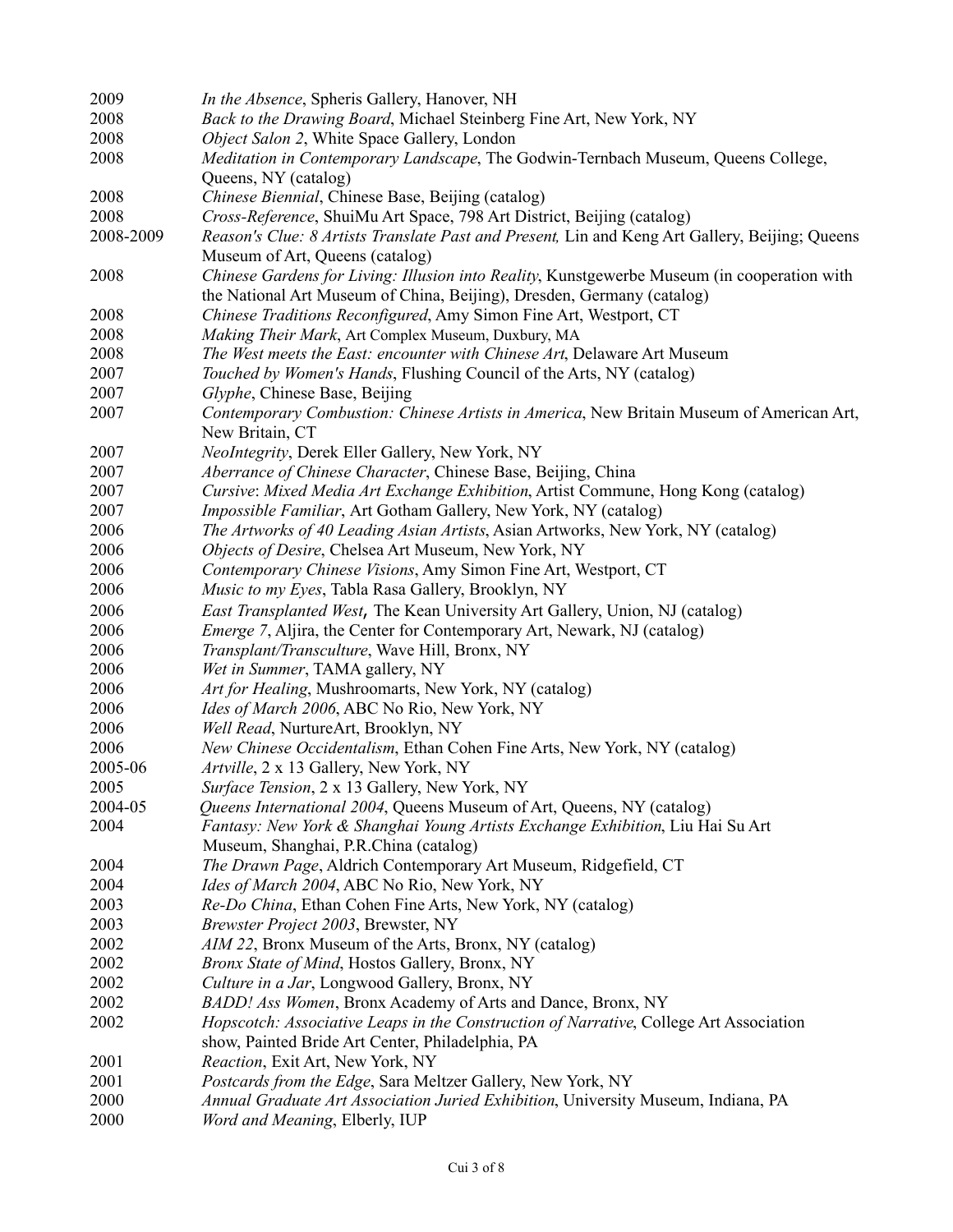- *Untied Day*, HUB, IUP
- *Annual Graduate Art Association Juried Exhibition*, University Museum, Indiana, PA
- *re:place*, Brew House Gallery, Pittsburgh, PA
- *Annual Graduate Art Association Juried Exhibition*, University Museum, Indiana, PA
- *Landscape Exhibition*, China National Gallery, Beijing, P.R.China, (catalog)
- *Graduation Show*, Gallery of China National Academy of Fine Arts, Hongzhou,
- *Xihu Art Festival*, Gallery of China National Academy of Fine Arts

## **BIBLIOGRAPHY:**

 *Steeped in Spilled Milk pt.2*, by Dana Notine, ArtSeen, Brooklyn Rail, Brooklyn, NY *A Dynamic Conversation with Cui Fei*, by Uzomah Ugwu, Arte Realizzata Magazine, 10/23/2021 *The Seeds of Creation: Artists during the 2020 pandemic*, by Cosmina Ene, Max Laniado Fine Arts LLC, New York, NY *The Asemic Effect: What - and how - does meaningless writing mean?* by David Ebony, Art in America, May 2020 *Asemic: The Art of Writing*, by Peter Schwenger, University of Minnesota Press, 2019 *Cui Fei: Counter-Monument*, by Yibing Huang, Chu-Griffis Asian Art Collection, Connecticut College, New London, CT *Chinese Landscape Rethought in New London*, by Megan Gummer, The College Voice, Connecticut College, New London, CT *Natural Principle of the Characters*, by Pan Xing lei, Fashion Color, 04, 2018 *Chinese Medicine in America exhibition at the Museum of Chinese in America*, by Zhang Zhen, Voice of America, 5/12/2018 *Chinese Medicine and Art*, by Qianfan, EsquireChina, 2018/08/No/156 Cui Fei, monograph, Chambers Fine Art, New York and Beijing *Patterns And Pathways: the Artistry of Cui Fei*, by Jerome Silbergeld, Chinese text translated by Ying Zhou, Shishuhua Journal, No.3 2017, Beijing, China *BNO Design Gives an Upper East Side A Chic Canvas for Art*, by Deborah L. Martin, New York Spaces, Volume 14, Number 5, September 2017 *In Perspective*, by Louis Soulard, ArtAsiaPacific, 1/2017 *[Artistic Perspective: Similarity and Dissimilarity?](http://video.sinovision.net/?cid=126)* NewYork Lounge, Sinovision, 1/26/2017 *Perspectives on Art and Nature*, by Robert C. Morgan, Asian Art News,Vol. 26 No. 4, 2016 *[One Exhibition, Two Songs](http://mp.weixin.qq.com/s/4PbbLQVz3vzAE0ex1A91CQ)*, by Wang Jiabei, Phoenix Art, 11/28/2016 *[New Works by Chinese American Artists](http://epaper.thechinapress.netdna-cdn.com/images/phocagallery/Daily/2016/12.2016/12162016/thumbs/phoca_thumb_l_e7.jpg)*, by Rubin Chen, China Press, 12/6/2016 *[Conversation with Liang Shuang](https://v.qq.com/x/page/r0333saq2cy.html)*, Tencent, Beijing, China, 10/3/2016 *[Aesthetics also for illiterates](http://koeln-nachrichten.de/kultur/ausstellungen/aesthetik-auch-fuer-analphabeten/)*, Köln Nachrichten, Colgone, Germany, 4/24/2016 *New exhibition in the East Asian Museum*, Solinger Tageblat, 4/12/2016 *[Magie der Zeichen. 3000 Jahre chinesische Schriftkunst](http://kultur-online.net/node/29729)*, artCore, Switzerland, 3/15/2016 *Kunstvolle Schrift entsteht mit Pinsel, Tusche, Papier*, by Elke Baumann, Lokalinfo, Zurich, 1/21/2016 *[Get to Know: Cui Fei](http://teiartinbuildings.com/blog/details/gettoknow-cuifei/71)*, by Time Equities Art-in-Buildings Project, 1/20/16 *Ein Fantasietext aus 400 Rebzweiglein: Cui Fei macht Kunst aus Natur - und beantwortet immer ein und dieselbe Frage*, by Ev Manz, Tages Anzeiger, Zurich, Switzerland,11/18/2015 The Dorsky Gallery, New Ways of Seeing: Beyond Culture, by Michael Wood, Queensbuzz.com, 5/11/2015 *Artists give visual form to our use of language in exhibit*, by Karen Bjornland, The Daily Gazette, Schenectady, NY, 1/22/2015 *Text appeal: Three-part exhibit examines use of words in visual art*, by Amy Griffin, Times Union, Albany, NY 1/18/2015 *Story Lines: "The Intuitionists" at the Drawing Center,* by Thomas Micchelli, Hyperallergic.com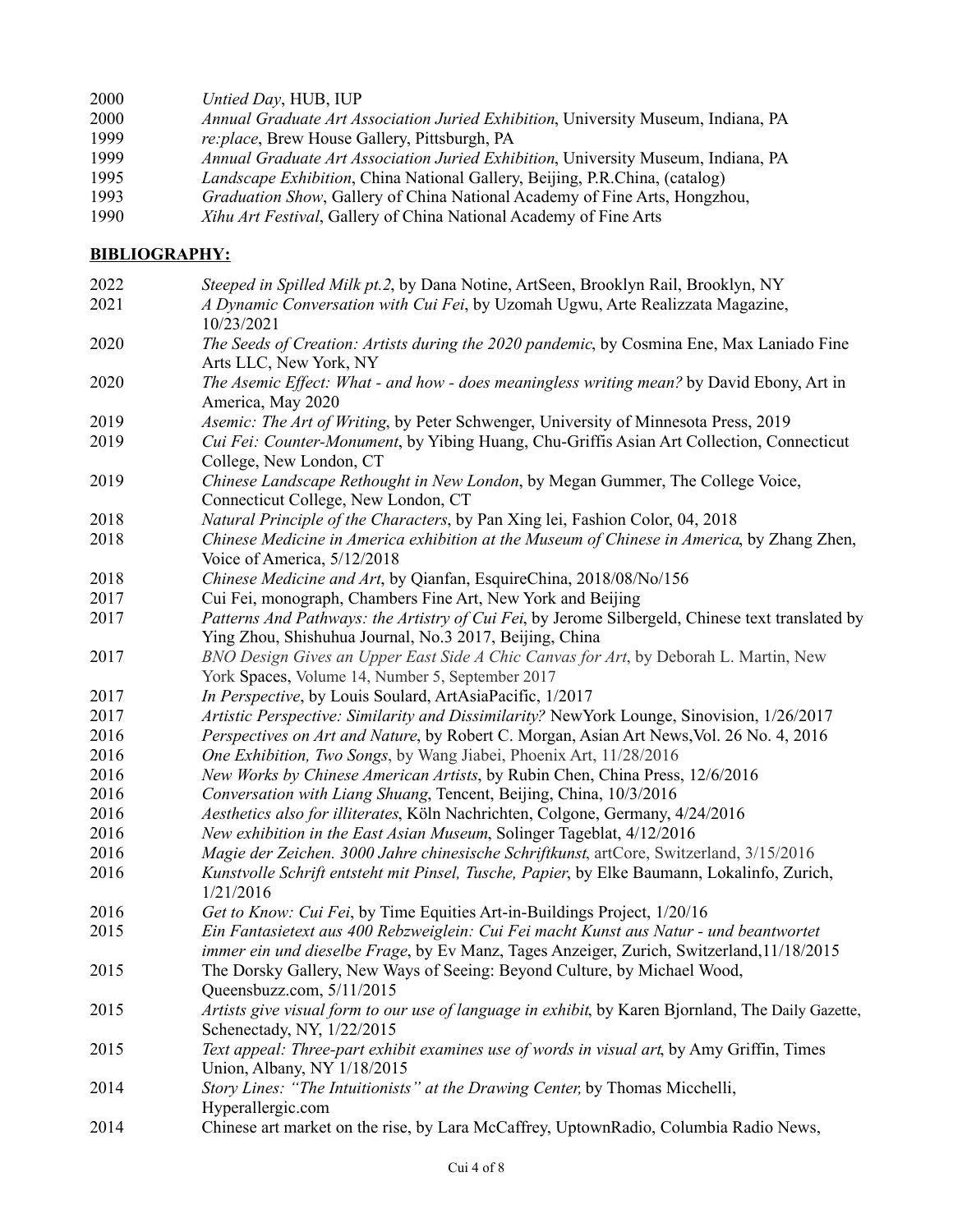|      | Columbia University Journalism School, May 2, 2014                                                                                             |
|------|------------------------------------------------------------------------------------------------------------------------------------------------|
| 2013 | Light Work Celebrates 40th Anniversary with Special Exhibit, by Anita Xu,                                                                      |
|      | TheNewsHouse.com, 10/9/03                                                                                                                      |
| 2013 | Contact Sheet 173: 40 Artists/ 40 Years, Light Work, Syracuse, NY                                                                              |
| 2013 | Zhao Yao: Spirit Above All, by Voon Pow Bartlett, Yishu - Journal of Contemporary Chinese                                                      |
|      | Art, Volume 12, Number 4, July/August 2013, p84                                                                                                |
| 2013 | Tracing the Origin: Meditations, by Lee Ann Norman, ArtSlant New York, 5/13/2013                                                               |
| 2013 | The Lookout: A Weekly Guide to Shows You Won't Want to Miss, Art in America, 5/2/2013                                                          |
| 2013 | Cui Fei, by Christopher Calderhead, Letter Arts Review Volume 27 Number 1, Winter 2013                                                         |
| 2013 | Interview with Cui Fei: Nature's Manuscript, by Alex Sundstrom, Guardian Stewardship                                                           |
|      | Editions Post, March 24, 2013                                                                                                                  |
| 2013 | Socrates Sculpture Park's Emerging Artist Fellowship encourages sculptors to take risks, by Alex Palmer,<br>Times Ledger, Queens, NY 1/20/2013 |
| 2012 | Cui Fei, Contact Sheet 167, p.28-p.33, Light Work, Syracuse, NY                                                                                |
| 2012 | Cui Fei and Taca Sui at Chambers Fine Art, by Robert C. Morgan, Asian Art News,                                                                |
|      | July/August, 2012                                                                                                                              |
| 2012 | CUI FEI & TACA SUI Origins, by Charlie Schultz, Artseen, The Brooklyn Rail, June 2012                                                          |
| 2012 | Two Artists Trace Chinese "Origins" at Chelsea Gallery, by Alison Martin, Examiner.com,                                                        |
|      | 4/30/3012                                                                                                                                      |
| 2012 | Cui Fei, from the series Tracing the Origin, Yellow Field #5, p24-29, Buffalo, NY, 2012                                                        |
| 2012 | VIDEO: Chinese Artist Cui Fei Traces Her Philosophical Sand-Paintings at MAD, by Kyle                                                          |
|      | Chayka, Tom Chen, artinfo, 3/6/2012                                                                                                            |
| 2012 | Ashes to dust: Swept Away at the Museum of Arts and Design, by Typologica Projects, 3/1/2012                                                   |
| 2011 | Can Blandness Be Praised?, by Voon Pow Bartlett, Yishu - Journal of Contemporary Chinese                                                       |
|      | Art, Volume 10, Number 6, November/December 2011, P.35                                                                                         |
| 2011 | It's in their Nature, by Tanyanika Samuels, Daily News, 8/5/2011                                                                               |
| 2011 | Interview with Cui Fei, Asian Contemporary Art Week, 3/15/2011                                                                                 |
| 2011 | Cui Fei at The Warehouse Gallery, Syracuse University, by Jonathan Goodman, Yishu – Journal                                                    |
|      | of Contemporary Chinese Art, Volume 10, Number 1, January/February 2011                                                                        |
| 2010 | Taking Another Look, by Katherine Rushworth, The Post-Standard/Stars, 10/10/2010                                                               |
| 2010 | Condition of Dualities, by Charlie Schultz, ArtSlant.com, 8/8/2010                                                                             |
| 2010 | Chinese Artwork and Cultural Identity, The Wall Street Journal online, 7/16/2010                                                               |
| 2010 | Reshaping the Art of Nature, by Benjamin Genocchio, NY Times, 4/7/10                                                                           |
| 2010 | Regarding Nature: Cui Fei, Audrey Magazine, March/2010, Gardena, CA                                                                            |
| 2009 | Acquisitions of the Princeton University Art Museum, 2009 P108, 109, Record Volume                                                             |
|      | 68/2009, Princeton University Art Museum, Princeton, NJ                                                                                        |
| 2009 | Blurring Boundaries, in Words and Swirls, by Benjamin Genocchio, New York Times, 12/20/09                                                      |
| 2009 | Shimmering Downriver, by Cate McQuaid, The Boston Globe, 9/11/2009                                                                             |
| 2009 | Present Tense Biennial, by DeWitt Cheng, shotgun review, 8/1/2009                                                                              |
| 2009 | Word Up, by Hong-An Truong, ArtSlant.com, 7/7/09                                                                                               |
| 2009 | Artist of the Month: Cui Fei, by Michèle Vicat, ThePointerAdventure.com, 03/2009                                                               |
| 2009 | Present Tense Biennial: Chinese Character, by Claire Light, KQED Arts, 5/05/2009                                                               |
| 2009 | Chinese Cultural Center and Kearny Street Workshop: Present Tense Biennial, by Marisa                                                          |
|      | Nakasone, SF Art Examiner, 5/6/2009                                                                                                            |
| 2009 | Present Tense Biennial: Chinese Character, by Traci Vogel, SF Weekly.com, 5/6/2009                                                             |
| 2009 | Spheris Gallery exhibit explores spatial relationships, By Jane Reynolds, TheDartmouth.com,<br>01/09                                           |
| 2009 | <i>Exhibits Reveal Photography's Suppleness, by Alex Hanson, Valley News, NH, 2009</i>                                                         |
| 2008 | Queens Museum of Art looks east for insight, The Queens Courier, 12/30/2008                                                                    |
| 2008 | Reason's Clue at Lin & Kang Gallery, HiArt, 2008.7                                                                                             |
| 2008 | International Exhibition Tour of Reason's Clue, by Lu Qian, Art Exit, 2008.8. Vol 4                                                            |
| 2008 | Chinese Culture Featured at Amy Simon Fine Arts, Westport News, May 9, 2008                                                                    |
| 2008 | Cui Fei, by Lao Wan, World Chinese Weekly, May 5, 2008                                                                                         |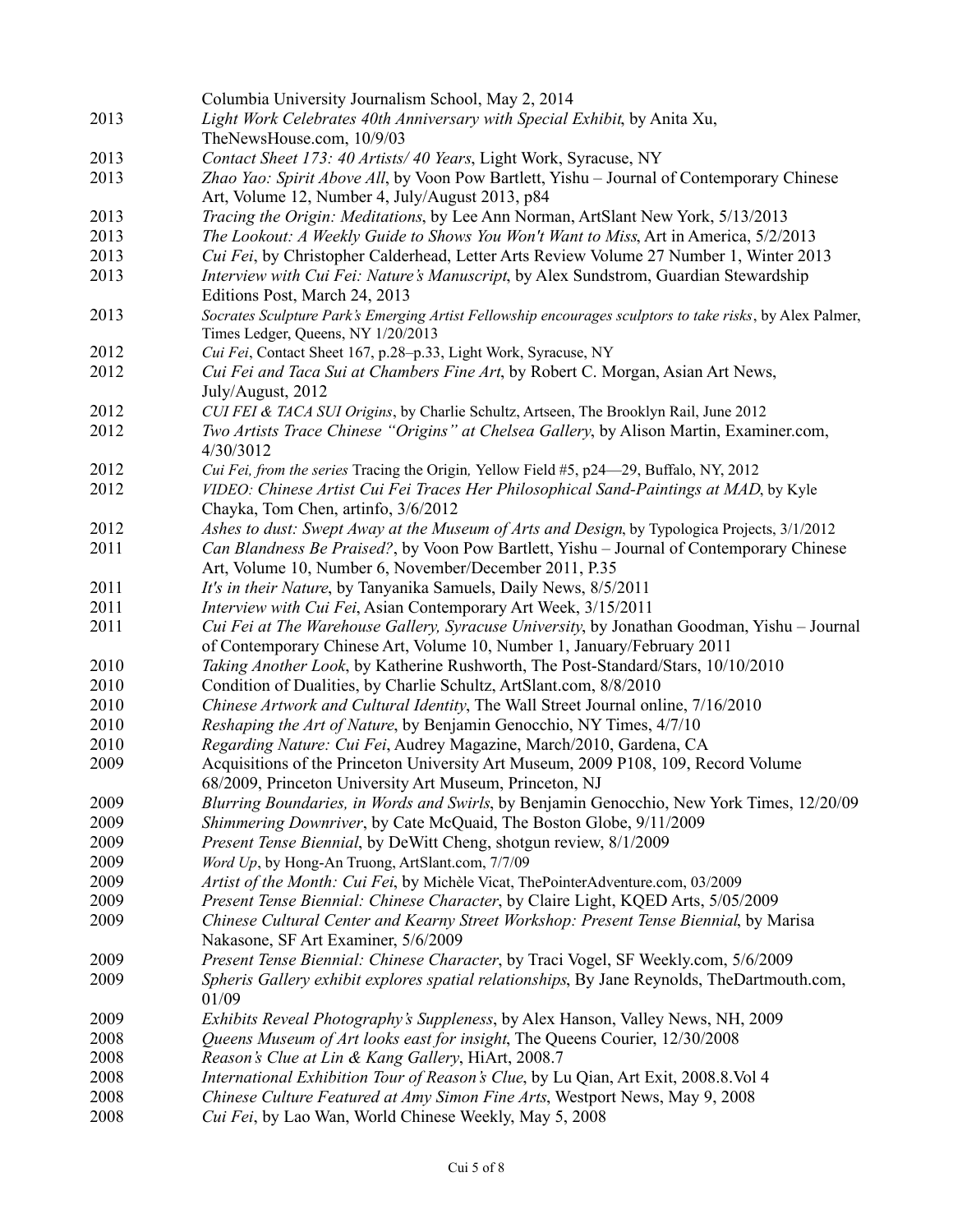| 2008                                                                                          | Film Screening & Artist Talk, The Installation Art of Cui Fei, by Robert DiMaio, Chelsea Art<br>Museum, New York, NY                |  |  |  |  |
|-----------------------------------------------------------------------------------------------|-------------------------------------------------------------------------------------------------------------------------------------|--|--|--|--|
| 2008                                                                                          | Seven Enigmatic Sculptures-Editor's Picks, by Robert Ayers, Artinfo, 1/31/2008                                                      |  |  |  |  |
| 2008                                                                                          | Wave of Grain, by John Haber, HaberArts.com                                                                                         |  |  |  |  |
| 2008                                                                                          | A Look at Cui Fei, by Charlie Schultz, ArtSlant.com                                                                                 |  |  |  |  |
| 2007                                                                                          | Cui Fei's Manuscript of Nature at Cheryl McGinnis Gallery, Yishu, Journal of Contemporary<br>Chinese Art, 12/12/2007                |  |  |  |  |
| 2007                                                                                          | The New Britain Museum of American Art debuts Chinese American exhibition, by Krystian von<br>Speidel, 8/2/07, Hartford Advocate    |  |  |  |  |
| 2007                                                                                          | Different Strokes, by Kevin Kwong, Sunday Morning Pose, Hong Kong, 5/13/2007                                                        |  |  |  |  |
| 2006                                                                                          | Where Brief Works Leave Lasting Impressions, by Laurel Graeber, New York Times, 11/10/2006                                          |  |  |  |  |
| 2006                                                                                          | Art in Review; E7, by Holland Cotter, New York Times, 9/15/2006                                                                     |  |  |  |  |
| 2006                                                                                          | Tristate Talent Search Hits a High Note, by Benjamin Genocchio, New York Times, 8/5/2006                                            |  |  |  |  |
| 2006                                                                                          | Well Read, New Yorker, May 18, 2006                                                                                                 |  |  |  |  |
| 2006                                                                                          | Art & City, by Monika Zhu, National Geographic Traveler, No.6 2006                                                                  |  |  |  |  |
| 2006                                                                                          | Well Read, by Shane McAdams, The Brooklyn Rail, April 2006                                                                          |  |  |  |  |
| 2006                                                                                          | The New Directions of Chinese Contemporary Art, by Pan Xinglei, Xing Pao Monthly<br>Magazine, Hong Kong, Jan 2006                   |  |  |  |  |
| 2005                                                                                          | The Installation Art of Cui Fei, Video, by Robert DiMaio, The Artists Archive, Educational<br>Documentary Project, Brooklyn, NY     |  |  |  |  |
| 2005                                                                                          | Queens International 2004, by Christopher Howard, The Brooklyn Rail, February, 2005                                                 |  |  |  |  |
| 2005                                                                                          | Second Queens International Exhibition, by Laurel Angrist, NY Arts Magazine, Jan./Feb.,2005                                         |  |  |  |  |
| 2005                                                                                          | Writing by Vine, Beijing Review, 2005, online http://www.bjreview.com.cn/05-03-e/<br>WEEKLY-200503.htm                              |  |  |  |  |
| 2005                                                                                          | "Vine" Calligraphy, by Zhao Peng, Xinhua, 01/09/05                                                                                  |  |  |  |  |
| 2004                                                                                          | Review, by Walter Robinson, Artnet Magazine, November, 2004                                                                         |  |  |  |  |
| 2004<br>The world of art comes home: An array of works at the Queens Museum of Art represents |                                                                                                                                     |  |  |  |  |
|                                                                                               | the ethnic diversity of the area through the eyes of artists based in the borough, by Jerome<br>Burdi, NYNewsday, November 29, 2004 |  |  |  |  |
| 2004                                                                                          | Aldrich Museum Opens Drawn Page Exhibition, by Richard Klein, The Ridgefield Press,<br>Ridgefield, CT                               |  |  |  |  |
| 2003                                                                                          | Cui Fei at Gallery 456, by Jonathan Goodman, Art in America, October 2003                                                           |  |  |  |  |
| 2003                                                                                          | Brewster village puts its artistic foot forward, by Robert Marchant, The Journal News,<br>7/20/03                                   |  |  |  |  |
| 2003                                                                                          | Young Artist Cui Fei's Exhibition in the US," by Zhi Ye, World Art, Hong Kong, 09/03                                                |  |  |  |  |
| 2003                                                                                          | Cui Fei's Solo Exhibition-"The Voice of the Voiceless," Boon Hon Choo, Ming Pao<br>Daily News, 3/24/03                              |  |  |  |  |
| 2003                                                                                          | Young Artist Cui Fei's Solo Exhibition—"the Voice of the Voiceless," by Wu Yuqian,<br>Sing Tao Daily, 3/15/03                       |  |  |  |  |
| 2003                                                                                          | Female Artist Cui Fei's Solo Exhibition—"the Voice of the Voiceless," by Wing Hong<br>Yip, The China Press, 3/14/03                 |  |  |  |  |
| 2002                                                                                          | Artist in the Marketplace, by Cotter, Holland, New York Times, 9/6/03                                                               |  |  |  |  |
| 2002                                                                                          | The Painted Bride hosts 2002 CAA members' show, College Art Association News, 2002                                                  |  |  |  |  |
| 2002                                                                                          | Bronx State of Mind, Daily News (NY), 6/2/02                                                                                        |  |  |  |  |
| 2002                                                                                          | Women's Art Rules, Hunts Point Alive, Spring issue 2002, Bronx, NY                                                                  |  |  |  |  |
| 2002                                                                                          | BAAD! The Point, by Eduardo Marceles, VIDA HOY, Arte/El Bronx, 3/16/02                                                              |  |  |  |  |
| 2000                                                                                          | Two graduate students, one passion, Insight, Vol.2, No.3, series 2, Fall/Winter 2000, IUP                                           |  |  |  |  |

## **SELECTED GRANTS AND AWARDS:**

- 2016 Artist-in-Residence Workspace Grant, The Center for Book Arts, New York, NY<br>2015 NYFA Fellowship (The Lily Auchineloss Foundation Fellow), Printmaking/Draw
- NYFA Fellowship (The Lily Auchincloss Foundation Fellow), Printmaking/Drawing/Book Arts, New York Foundation for the Arts
- SIP Fellowship, Robert Blackburn Printmaking Workshop Program, New York, NY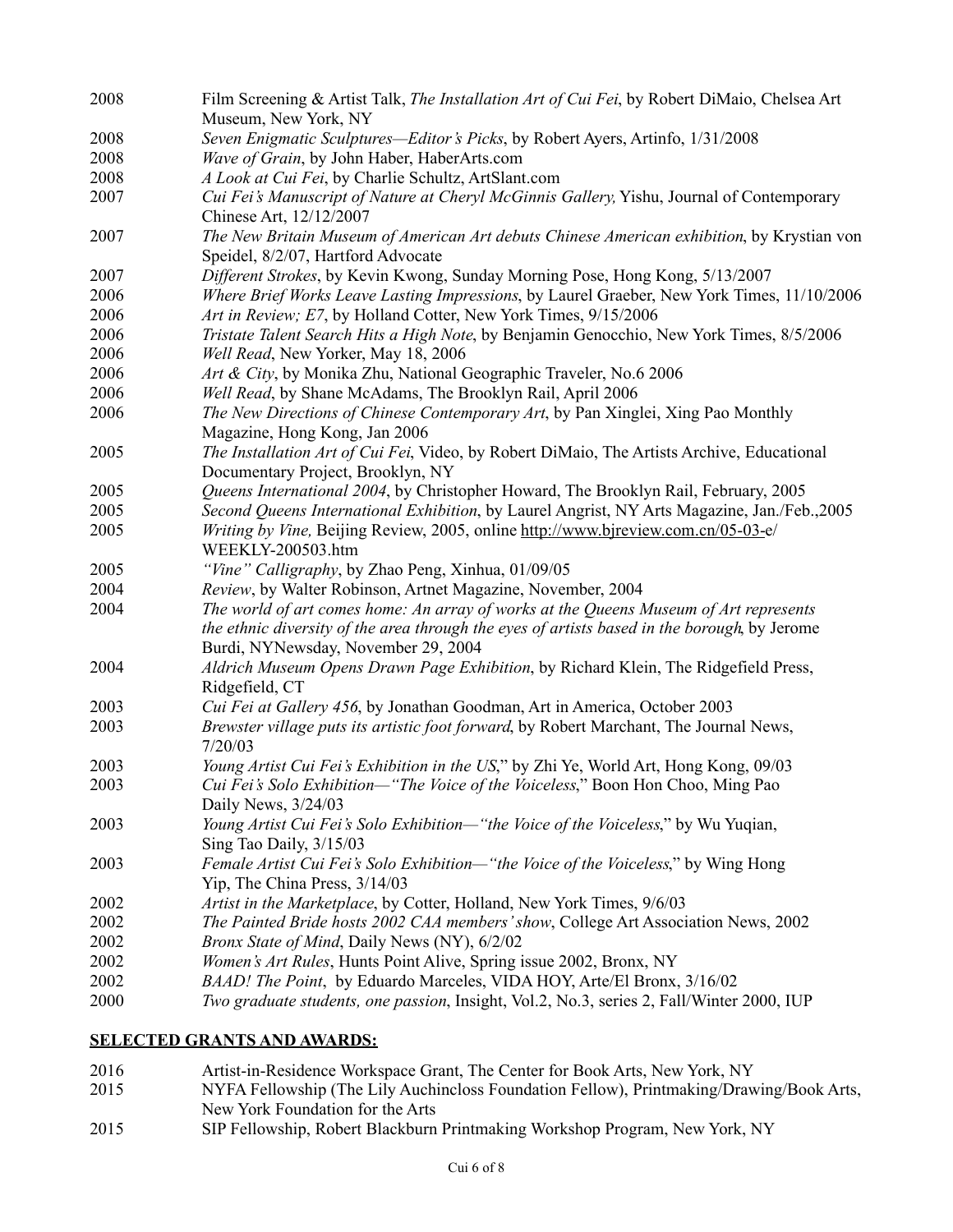- 2013 Peer Leadership Circles, Queens Council on the Arts, Astoria, NY 2012 Emerging Artist Fellowship, Socrates Sculpture Park, Long Island City, NY 2011 Art Omi International Artists Residency, Ghent, NY 2011 Artist-in-Residence, Light Work, Syracuse, NY 2009 The Pollack-Krasner Foundation Grant, New York, NY 2007 NYFA Fellowship, New York Foundation for the Arts, New York, NY 2005 Emerge program, Aljira & Creative Capital, Newark, NJ, nominated by Jessica Hough 2004 Elizabeth Foundation for the Arts Studio Center Award, New York, NY 2004 Viewing Program Slide Registry, The Drawing Center, New York, NY 2002 Irving Sandler Artists File, Artists Space, New York, NY 2001-2002 Artist in the Marketplace (AIM) program, Bronx Museum of the Arts, Bronx, NY 2001 Excellence in Arts Award, Bronx Council on the Arts, Bronx, NY
- 2000 Travel Grant, IUP

## **RELATED PROFESSIONAL EXPERIENCE:**

- 2019 Symposium, Chinese Landscape Rethought, Lyman Allyn Art Museum, New London, CT 2019 Cui Fei and Abby Chen conversations, Podcast live on Tower Radio, Untitled Art, San Francisco, 1/17/2019 2016 Conversation with Cui Fei, Chambers Fine Art, Beijing 2015 Panel discussion, *Transcending Cultural & Aesthetic Boundaries*, Dorsky Gallery Curatorial Programs, Long Island City, New York 2015 Presentation, Transart Institute, Open House & Pecha Kucha, New York, NY 2013 Guest Speaker, Montclair State University, Montclair, NJ 2012 Panelists, *Asian-American Art Today: The Chinese Diaspora*, Fred Torres Collaborations, NYC 2012 Panelist, Transnationalism and Women Artists In the Diaspora, Tribeca Performing Arts Center, New York, NY 2011 Artists' Roundtable discussion, Inter-Mediate, The College of New Jersey, Ewing, NJ 2011 Guest speaker, Parsons, New School, New York, NY 2010 Lecture, Shemin Auditorium in Shaffer Art Building, Syracuse University, NY 2010 Visiting Artist, State University of New York at Stony Brook, NY 2010 Artist Dialogue, the New York Public Library, New York, NY 2010 Panel Discussion: New Traditions, New York Foundation for the Arts @ El Museo del Barrio, New York, NY 2009 Workshop, Museum of Chinese in America, New York, NY 2009 Panel Discussion: Chinese Artists in New York and Chinese Artists in China, Museum of Chinese in America, New York, NY 2009 Panelist, NYFA fellowship, New York Foundation for the Arts, New York, NY
- 2008 Guest speaker, Parsons, New School, New York, NY
- 2008 Artist Talk, Godwin-Ternbach Museum, Queens College, Queens, NY
- 2008 Mentor, NYFA Mentoring Program, New York Foundation for the Arts, New York, NY
- 2008 Workshops, Queens Museum of Arts, Queens, NY
- 2006 Docent, China Institute, New York, NY
- 2006 Museum Educator, Queens Museum of Arts, Queens , NY
- 2006 Workshops: Nature's Letters/ *Letras de la naturleza:* Create a personal alphabet from nature, Wave Hill, Bronx, NY
- 2006 Assistant curator, New Chinese Occidentalism, Ethan Cohen Fine Arts, New York, NY
- 2005 Artists Talk Series & Workshop, Queens Museum of Arts & Queens Library, Queens, NY
- 2005 Special Workshops with Queens International 2004 Artists, Queens Museum, Queens, NY
- 2000 Presentation, Mid-Atlantic Region Association for Asian Studies 29<sup>th</sup> Annual Meeting, Lehigh University, Bethlehem, PA
- 2000 Panelists, "Open Discussion of Issues, Art and Ideas" with Sadudin Musabegovic, Dean of the Academy of Fine Arts in Sarajevo; Stjepan Cracan, Dean, Academy of Fine Arts in Zagreb; Bogoslav Kalas, Dean, Academy of Fine Arts in Ljubljana; Mustafa Skopljak, professor of